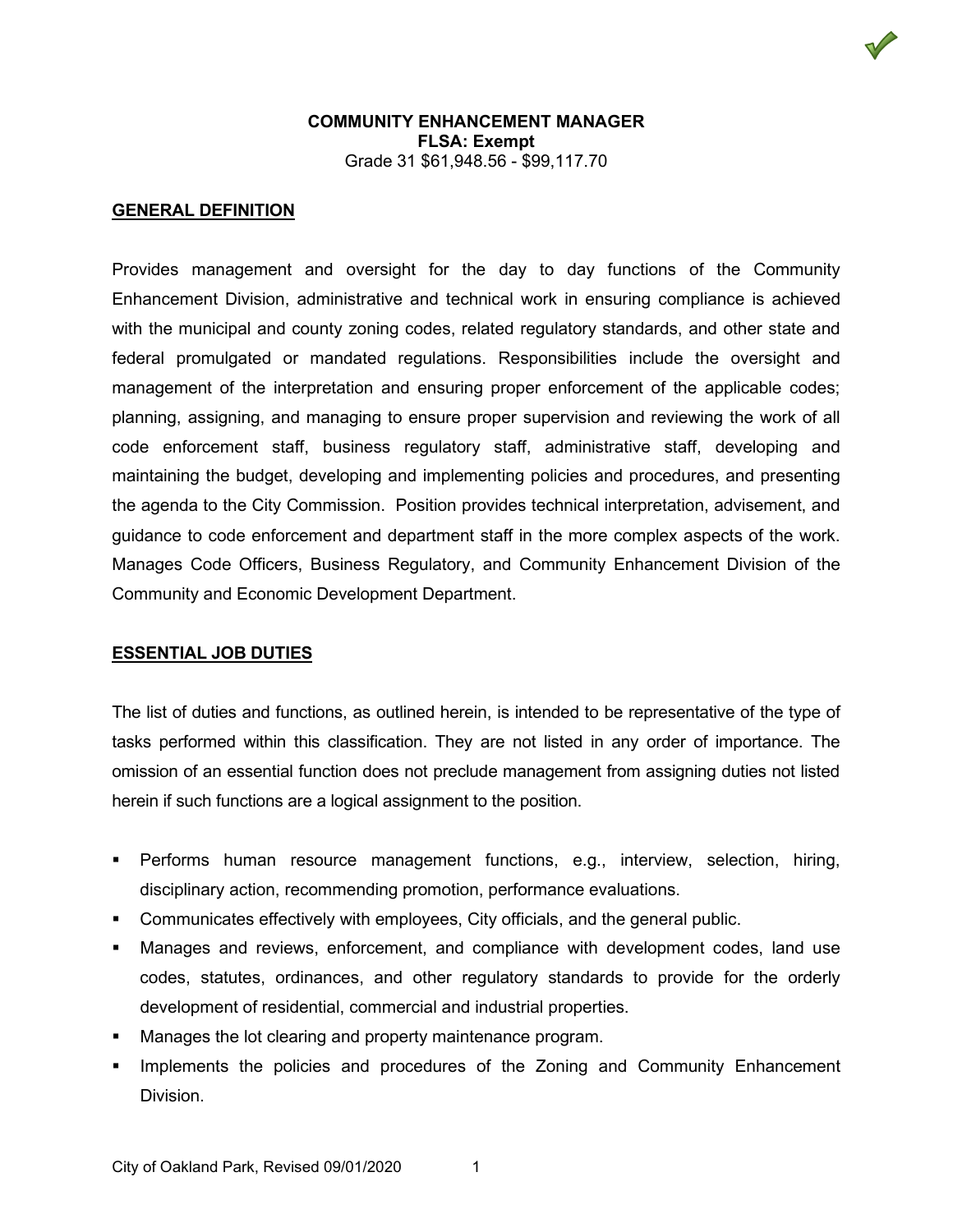- Oversight and management, of City employed and contracted enforcement staff to ensure timely investigations, zoning and codes reviews, Business Regulatory Unit, and quality customer service.
- Manages, advises, and assists boards, design professionals, contractors, homeowners, and the general public in Code questions, procedures, enforcement, and ensures proper Business Permitting functions.
- Manages and implements new and innovative strategies for enhancing the safety and beautification of the City. Develops and manages Special Projects as assigned.
- Manages and ensures public hearing agenda materials for the City Code Board, Special Magistrate Hearings, and City Commission hearings for case presentation purposes.
- Participate in various development review and pre-development meetings to provide information and guidance applicable to the zoning and land use codes.
- Manages the negotiation and settlement of Code Enforcement liens.
- Reviews and ensures appropriate comments on site plans, landscape plans, and related plans generated by planning staff with respect to conditional uses, rezoning requirements, and related specifications.
- Performs field inspections to monitor development, verify the effectiveness of field staff, and respond to members of the public.
- Manages and requires regular attendance to scheduled work shifts.

# **KNOWLEDGE, SKILLS & ABILITIES**

- Substantial knowledge of the development functions of municipal and county government, regulatory agencies applicable to planning and development, and the functions of other departments and divisions of the City applicable to zoning, land use, and code enforcement functions.
- Substantial knowledge of the City's Land Development Code, local ordinances, and county, state and federal regulatory standards applicable to the work.
- Ability to research and interpret land use codes, municipal ordinances, and related regulatory standards; reviews site and landscape plans and specifications to apply the various codes and ordinances; provides comments regarding compliance.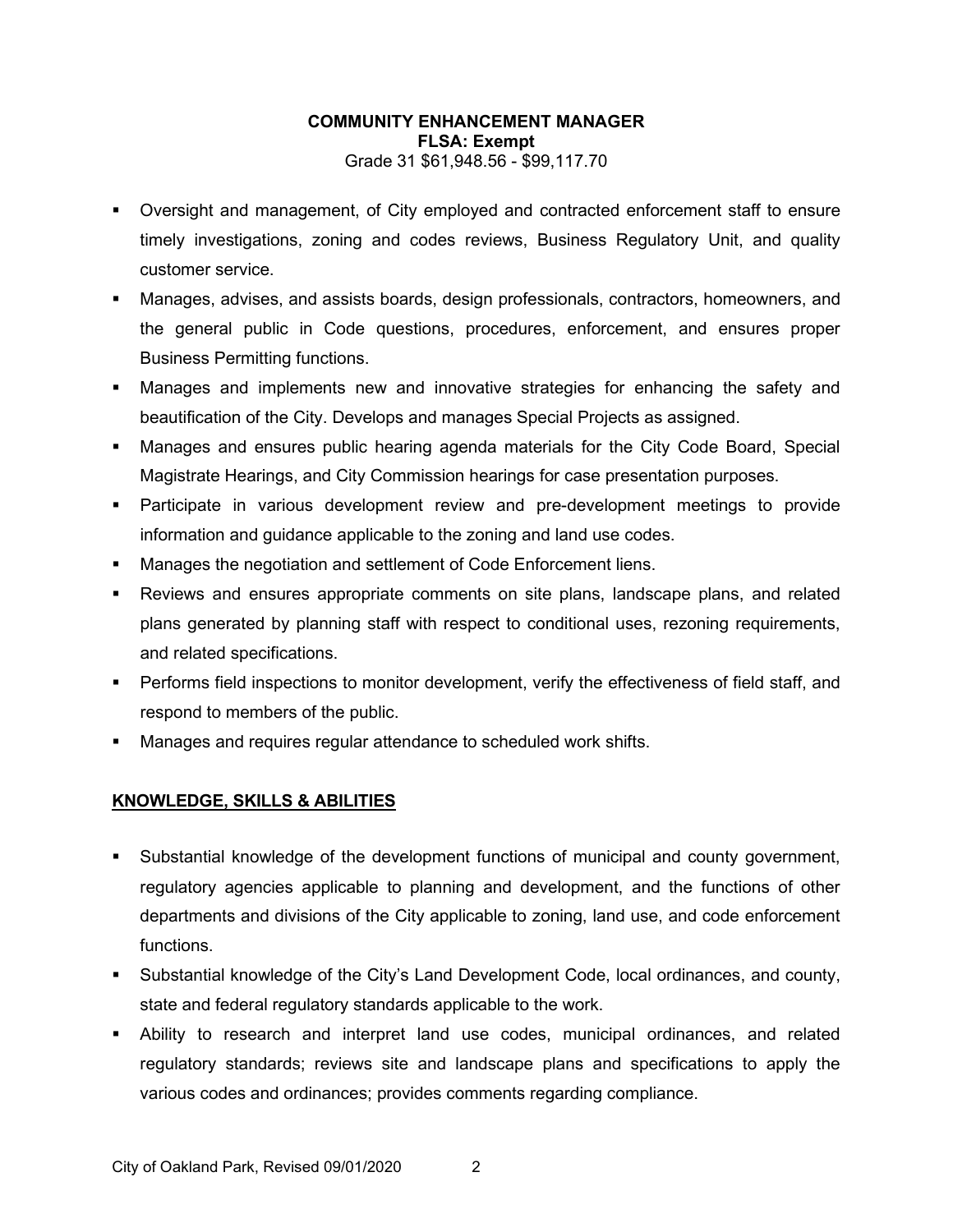- Ability to manage, plan, assign, direct, and review the work of others in a manner conducive to full performance and compliance with established code, ordinance, statutes, and regulatory standards applicable to the work.
- Ability to review, understand, and render opinions on significant amounts of written material, including ordinances, codes, and other legislation, special requests, and applications, or other information as may be determined by City Administration.
- Ability to enforce codes and ordinances firmly, tactfully, and impartially.
- Ability to establish and maintain effective working relationships with internal and external customers, as well as governing and appointed authorities.
- A strong customer service orientation in work and communication with coworkers, management, elected officials, and citizens.

# **MINIMUM ACCEPTABLE EDUCATION, TRAINING & EXPERIENCE**

Bachelor's degree in, Urban & Regional Planning, Landscape Architecture, Public Administration or related field; supplemented by five (5) years progressively responsible experience in the fields of zoning and code compliance, the majority of which shall be in a supervisory capacity, with demonstrated broad knowledge of all technical disciplines applicable to land use and development, e.g., building construction, land use, zoning administration, planning methods. Requires Florida Association of Code Enforcement (FACE) certification levels 1, 2, and 3. Requires a valid Florida Driver's license without any restrictions that affect their ability to perform essential job duties.

#### **PREFERRED**

Landscape Inspectors Certificate